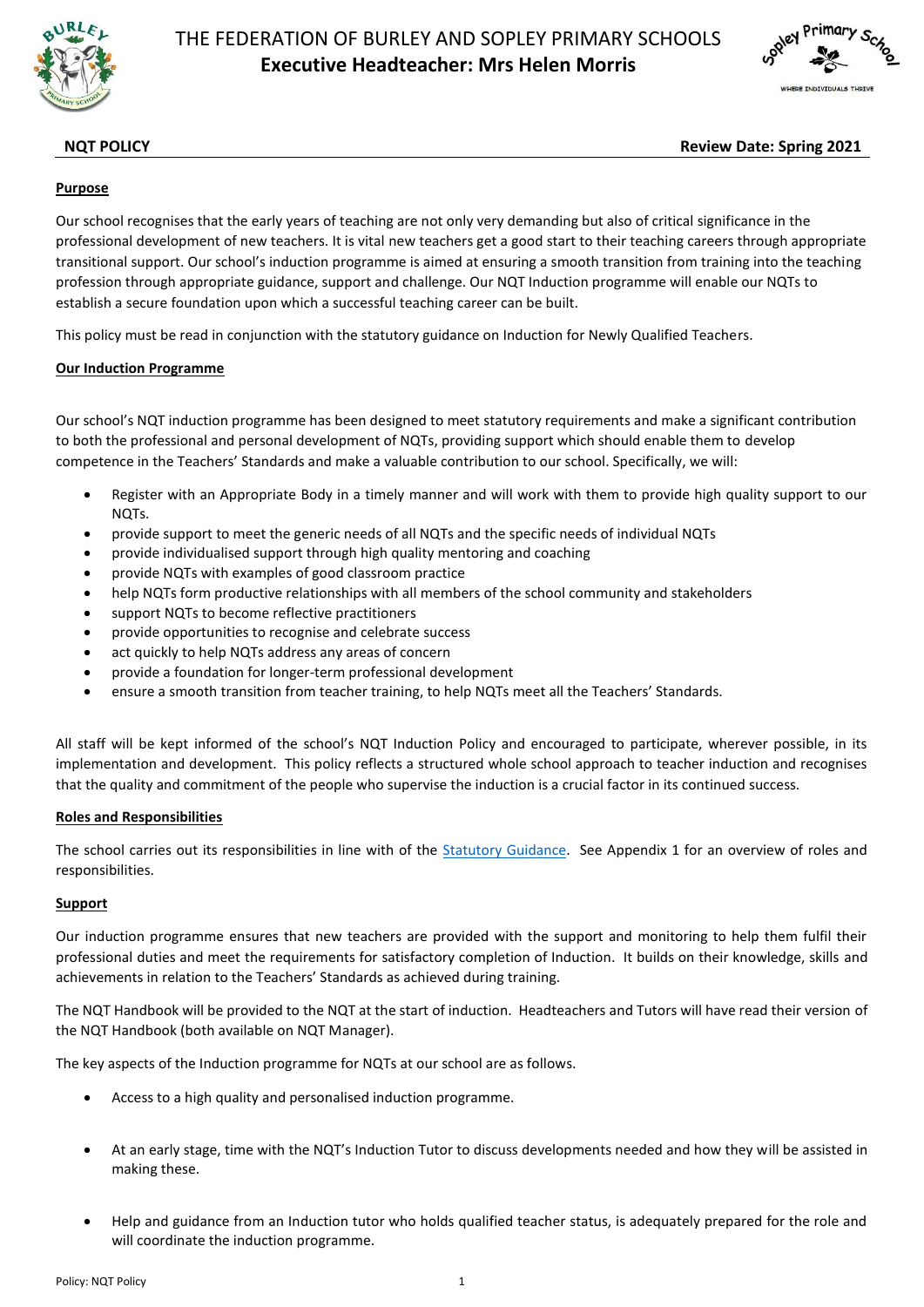- Regular meetings with a mentor and, as needed, meetings with subject coordinators, SENDCo etc.
- A programme of observations of experienced colleagues' teaching.
- A reduction of 10% of the average teacher's workload (in addition to PPA time). This NQT time is used for participating in the school's Induction programme, other professional development activities and meetings with the mentor.
- Regular observation of NQT's teaching by experienced colleagues (at least once every half term).
- Prompt written as well as oral feedback on teaching observed, with targets and feedback/advice provided.
- Confronting of any areas of practice or behaviour that may prevent the NQT meeting the Teachers' Standards in a timely, honest and professional manner.
- Opportunities for further professional development based on agreed targets and identified needs.
- Detailed success criteria for any areas identified as making an NQT at risk of not meeting the Teachers' Standards.
- In addition to the above, NQTs are encouraged to develop and access professional networks to support them, including those available via their professional association.

### **Assessment & Quality Assurance**

The assessment of NQTs will be rigorous and objective.

- The criteria used for formal assessments will be shared and agreed in advance.
- Both formative assessment (e.g. lesson observation and target setting) and summative assessment (termly Induction reports) will be used.
- Assessment will draw on views from all staff who have a part in the NQTs' development in order to gain a reliable overall view.
- Assessment will draw on evidence from planning, pupils' work and the progress they make, relationships with staff, pupils and parents, as well as formal observations of teaching.
- The Induction Co-ordinator (or Headteacher if there is no Induction Co-ordinator role in school) will ensure that assessment procedures are consistently applied and validated by the headteacher.
- Copies of any records will be passed to the NQT concerned.
- Termly reports will give details of:
	- o areas of strength
	- o areas requiring development
	- o evidence used to inform judgement
	- o targets for coming term
	- o support to be provided by the school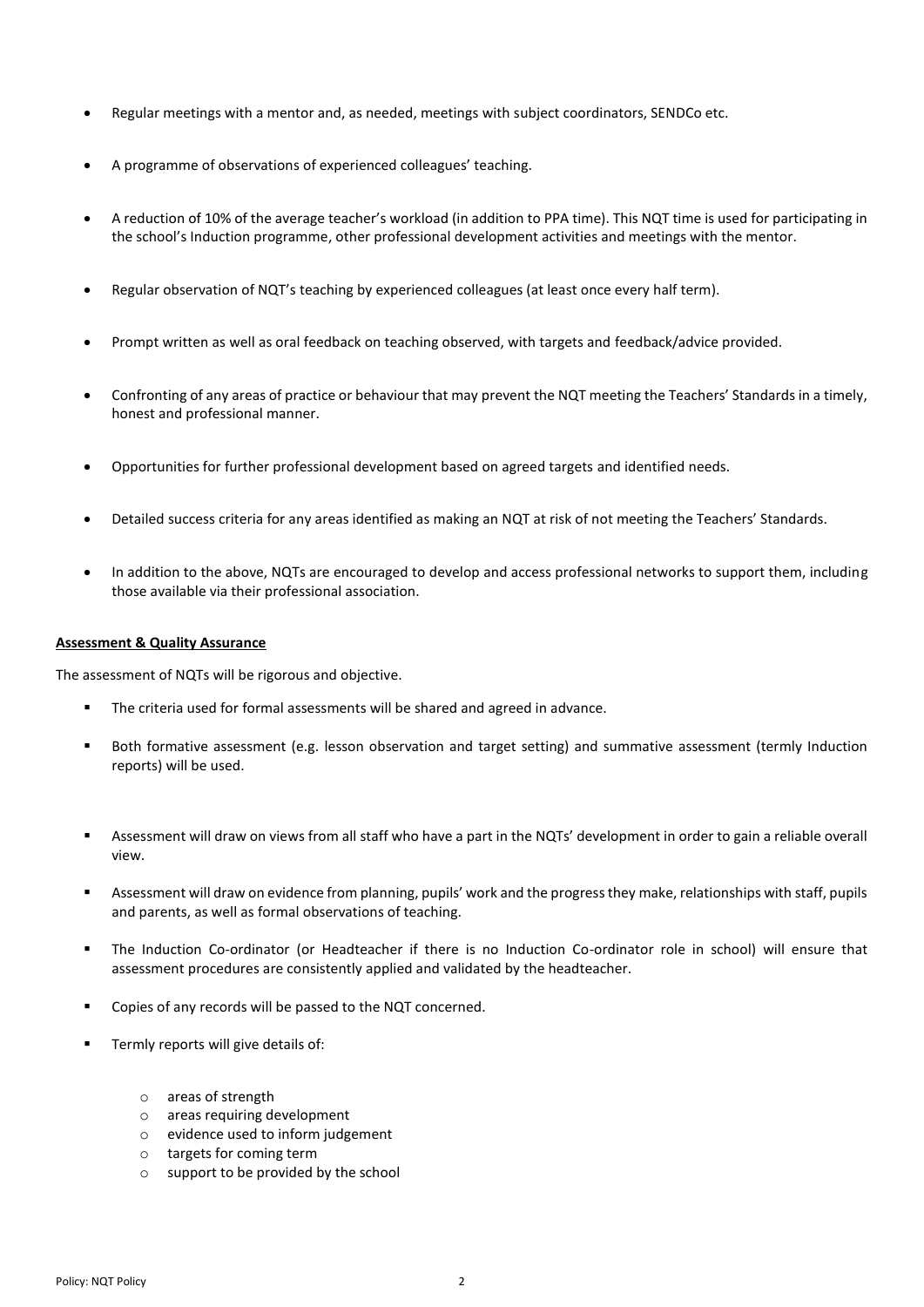## **At Risk Procedures**

If any NQT encounters difficulties with meeting the Teachers' Standards, the following procedures will be put into place:

- The Tutor will use the 'Unsatisfactory Progress or Concerns' guidance to structure the support available to the NQT, put in place a formal Action Plan and to formally write to the NQT to outline the concerns when appropriate.
- An expectation is established that the support provided will enable any weaknesses to be addressed.
- A record of the exact nature of the problem and advice given on how to address this and the support to be provided.
- Agreed, attainable targets for action within an agreed timescale, with specific and practical steps outlined for securing an improvement in practice.
- Experienced colleagues will model aspects of good practice so that the NQT can focus attention on particular areas of teaching through observation.
- Early warning of the risk of failure to meet one or more of the Teachers' Standards will be given to the NQT. The named Appropriate Body contact will be informed as soon as it becomes clear an NQT is at risk of not meeting one or more of the Teachers' Standards.

## **Addressing NQT Concerns**

If an NQT has any concerns about the induction, mentoring and support programme, these should be raised within the school (Tutor, Co-ordinator or Headteacher) in the first instance. Where the school does not resolve them the NQT should raise concerns with the named Appropriate Body contact.

NQTs are also encouraged to contact their Professional Association for advice and support where any concerns about progress have been raised, or where they have any concerns about the support provided by the school.

### **Governance**

### **Hampshire & Isle of Wight Appropriate Body contact details:**

| NQT Induction Co-ordinator: | Lisa Hollier          |
|-----------------------------|-----------------------|
| NQT Administrator:          | Dinah Weberstadt      |
| Phone:                      | 02380 383530          |
| Email:                      | ngt.info@hants.gov.uk |
|                             |                       |

NQT Manager: <https://hants.nqtmanager.com/Login.aspx>

| Share Point ID:      | HRDOCID-561776108-80771             |
|----------------------|-------------------------------------|
| Date of publication: | December 2019                       |
| Owner:               | <b>Education Personnel Services</b> |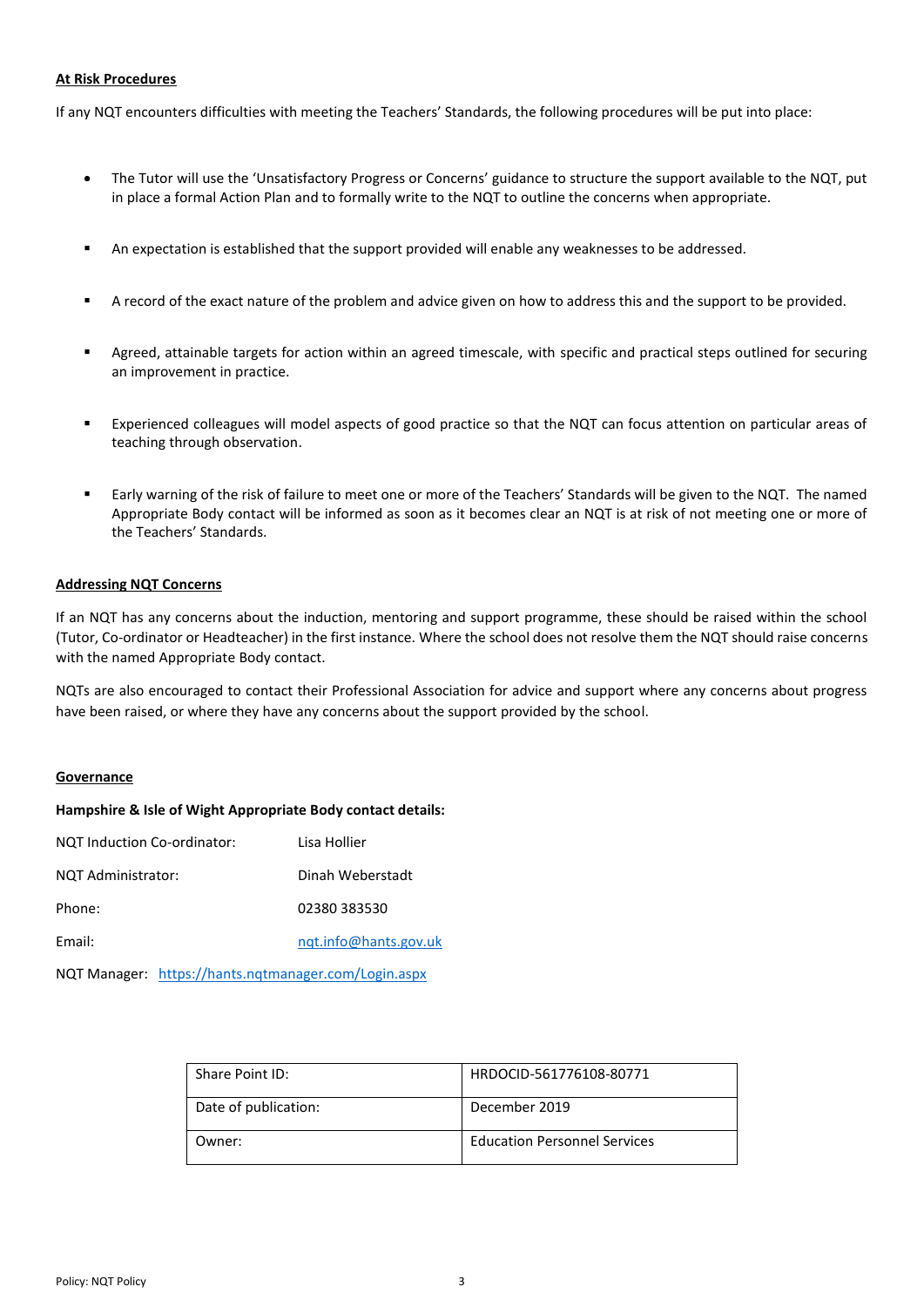# **Appendix 1: Roles and Responsibilities**

Statutory roles and responsibilities are set out in the Statutory Guidance. The following provides further context and highlights key points but does not replace the provisions in the Statutory Guidance.

| Headteacher       | The Headteacher has a significant and leading role in the process of inducting new colleagues to<br>the profession. Although responsibility for the implementation of the Induction programme may<br>have been delegated to the school's Induction Co-ordinator, the Headteacher retains overall<br>responsibility for the monitoring, support and assessment of the NQT during induction, in<br>conjunction with the Appropriate Body.<br>Key functions include:<br>Ensuring the NQT is registered with an Appropriate Body before they begin induction at                                                                                                                                                                                                                                                                                                                                                                                     |
|-------------------|-------------------------------------------------------------------------------------------------------------------------------------------------------------------------------------------------------------------------------------------------------------------------------------------------------------------------------------------------------------------------------------------------------------------------------------------------------------------------------------------------------------------------------------------------------------------------------------------------------------------------------------------------------------------------------------------------------------------------------------------------------------------------------------------------------------------------------------------------------------------------------------------------------------------------------------------------|
|                   | their school.<br>Ensuring the NQT receives their entitlement to PPA and NQT CPD time, and that their<br>$\bullet$<br>Tutor is appropriately trained and has sufficient time to carry out their role effectively.<br>Keeping the Governing Body aware and up to date about induction arrangements and<br>$\bullet$<br>NQT progress.<br>Observing all NQTs at least once during their induction.<br>$\bullet$<br>As appropriate, formally meeting with and writing to NQTs causing concern.<br>$\bullet$<br>Make a recommendation to the Appropriate Body on whether the NQT has met the<br>$\bullet$<br>requirements for satisfactory completion of the induction period.<br>Participating in the Appropriate Body's quality assurance procedures, including<br>$\bullet$<br>procedures for the review of NQTs not meeting the relevant standards.<br>Retaining all relevant documentation, evidence and forms on file for 6 years.<br>$\bullet$ |
| Induction         | Not all schools will have Induction Co-ordinators and so their duties may be undertaken by the                                                                                                                                                                                                                                                                                                                                                                                                                                                                                                                                                                                                                                                                                                                                                                                                                                                  |
| Co-ordinator      | Headteacher or individual Tutors.<br>An Induction Co-ordinator is responsible for the implementation of the overall induction<br>programme in school. This includes ensuring that the programme is of a high quality and meets<br>the generic and individual needs of NQTs. This also includes providing support to the Induction<br>Tutors and ensuring the quality and consistency amongst the evaluations carried out by the<br>Tutors.                                                                                                                                                                                                                                                                                                                                                                                                                                                                                                      |
|                   | They will need to keep the Appropriate Body apprised as early as possible of the progress of any<br>NQTs who are struggling.                                                                                                                                                                                                                                                                                                                                                                                                                                                                                                                                                                                                                                                                                                                                                                                                                    |
| <b>NQT Tutors</b> | The Induction Tutor is a statutory role and each NQT must be appointed a Tutor. They must hold<br>QTS and their role is to help the NQT through induction, providing guidance and support. This<br>may also include coaching and mentoring, unless it has been agreed that the NQT will also have a<br>designated Mentor.                                                                                                                                                                                                                                                                                                                                                                                                                                                                                                                                                                                                                       |
|                   | Key functions include:                                                                                                                                                                                                                                                                                                                                                                                                                                                                                                                                                                                                                                                                                                                                                                                                                                                                                                                          |
|                   | Meeting with the NQT regularly to review progress including discussions around<br>strengths, areas requiring development and how the school will support the NQT to do<br>this.<br>Carrying out formal half-termly review meetings.<br>Writing end-of-term assessments, co-ordinating input from relevant colleagues.<br>Observing the NQT and providing feedback, and co-ordinating observations carried out<br>by others as appropriate.<br>Raising any concerns with the school's Induction Co-ordinator, Headteacher or the<br>$\bullet$<br>Appropriate Body at the earliest opportunity.                                                                                                                                                                                                                                                                                                                                                   |